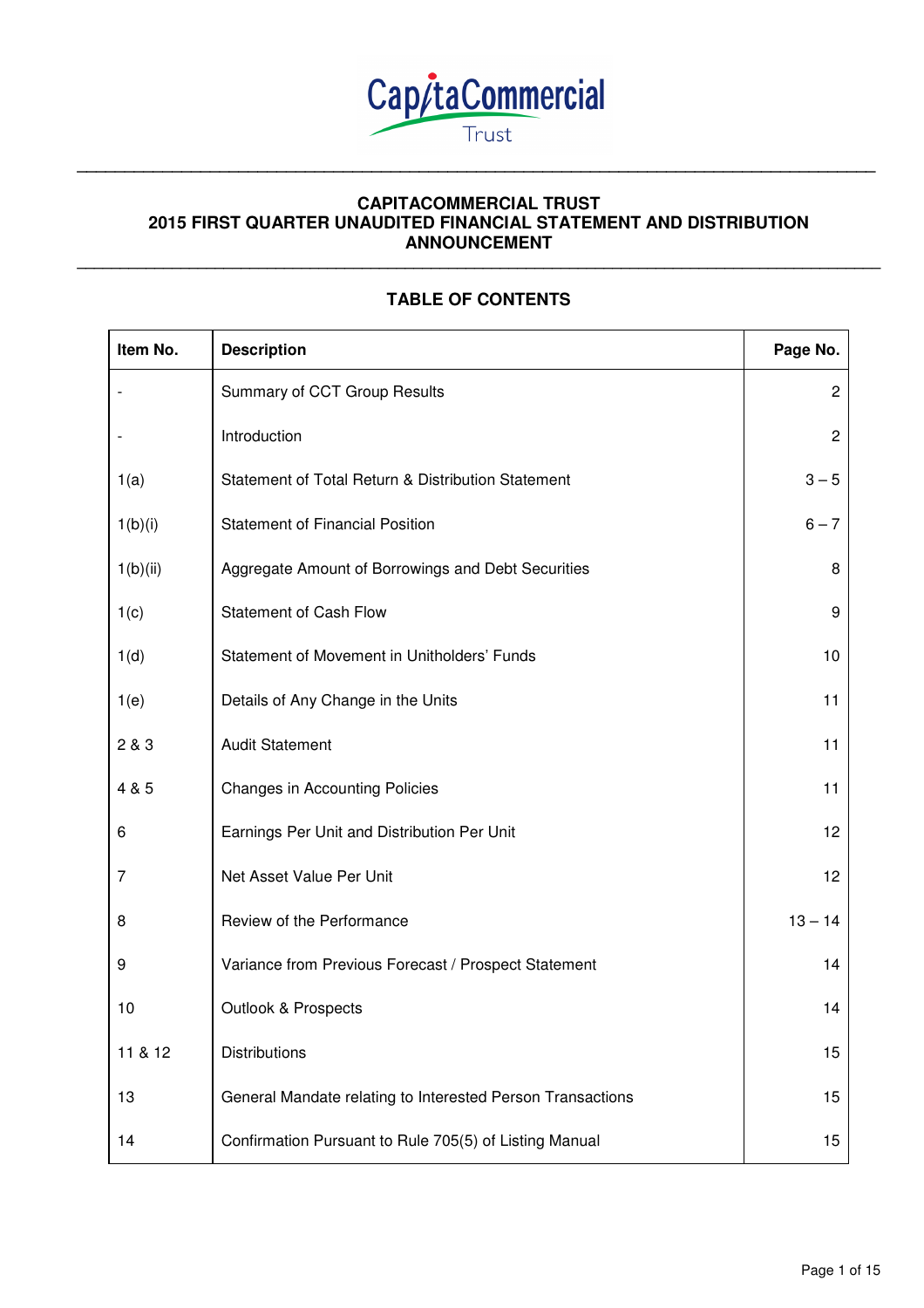#### **SUMMARY OF CCT GROUP RESULTS**

|                                       | <b>1Q 2015</b> | 1Q 2014      | Change<br>% |
|---------------------------------------|----------------|--------------|-------------|
| Gross Revenue (S\$'000)               | 68,162         | 64,001       | 6.5         |
| Net Property Income (S\$'000)         | 53,968         | 50,703       | 6.4         |
| Distributable Income (S\$'000)        | 62,753         | 59,929       | 4.7         |
| Distribution Per Unit ("DPU") (cents) | $2.12^{(1)}$   | $2.04^{(2)}$ | 3.9         |

Notes:

(1) The estimated DPU for 1Q 2015 was computed on the basis that none of the convertible bonds due 2017 ("CB 2017") is converted into CCT units ("Units"). Accordingly, the actual quantum of DPU may differ if any of the CB 2017 is converted into Units.

(2) DPU for 1Q 2014 was adjusted subsequent to 31 March 2014 from 2.08 cents to 2.04 cents taking into account the conversion of S\$61.5 million of convertible bonds due 2015 ("CB 2015") into 51.6 million Units.

#### **INTRODUCTION**

CapitaCommercial Trust ("CCT") was established pursuant to a trust deed dated 6 February 2004 (as amended) executed between CapitaCommercial Trust Management Limited as manager of CCT (the "Manager") and HSBC Institutional Trust Services (Singapore) Limited as trustee of CCT (the "CCT Trustee").

As of 31 March 2015, CCT Group's portfolio consists of Capital Tower, Six Battery Road, One George Street, Raffles City Singapore (through CCT's 60% interest in RCS Trust), HSBC Building, Bugis Village, Golden Shoe Car Park, Wilkie Edge, Twenty Anson (through CCT's 100% equity interest in FirstOffice Pte. Ltd. ("FOPL")) and CapitaGreen (through CCT's 40% interest in MSO Trust).

CCT currently owns a 17.7% stake in Quill Capita Trust ("QCT"), a commercial REIT listed in Malaysia. In March 2015, QCT completed the acquisition of the property known as Platinum Sentral. In relation to the acquisition, additional 271.25 million units were issued. Consequently, CCT's interest in QCT was reduced from 30.0% to 17.7%. CCT Group's investment in QCT was reclassified from an "investment in associate" to an "available-for-sale investment" as at 31 March 2015. This investment is less than 1% of CCT Group's total assets.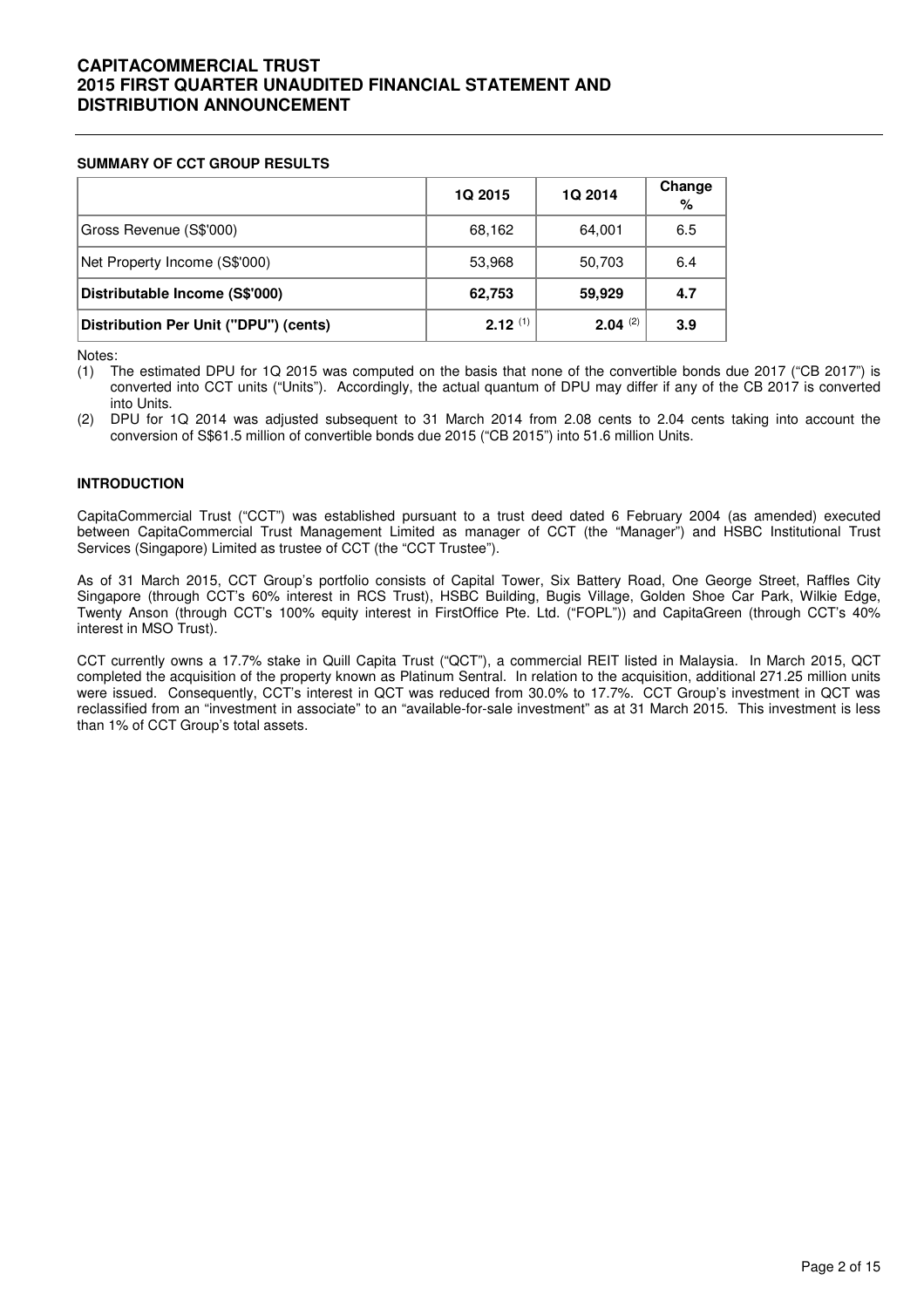#### **1(a)(i) Statement of Total Return & Distribution Statement (1Q 2015 vs 1Q 2014)**

|                                                                      |                         |           | Group     |           |          | <b>Trust</b> |           |
|----------------------------------------------------------------------|-------------------------|-----------|-----------|-----------|----------|--------------|-----------|
| <b>Statement of Total Return</b>                                     | <b>Note</b>             | 1Q 2015   | 1Q 2014   | Change    | 1Q 2015  | 1Q 2014      | Change    |
|                                                                      |                         | S\$'000   | S\$'000   | $\%$      | S\$'000  | S\$'000      | $\%$      |
| Gross rental income                                                  |                         | 62,430    | 57,078    | 9.4       | 57,504   | 53,116       | 8.3       |
| Car park income                                                      |                         | 2,914     | 2,827     | 3.1       | 2,863    | 2,778        | 3.1       |
| Other income                                                         | 1                       | 2,818     | 4,096     | (31.2)    | 2,440    | 2,747        | (11.2)    |
| <b>Gross revenue</b>                                                 |                         | 68,162    | 64,001    | 6.5       | 62,807   | 58,641       | 7.1       |
| Property management fees                                             |                         | (1,524)   | (1, 424)  | 7.0       | (1, 393) | (1, 292)     | 7.8       |
| Property tax                                                         | $\overline{\mathbf{c}}$ | (5, 462)  | (4, 546)  | 20.1      | (5,025)  | (4, 154)     | 21.0      |
| Other property operating expenses                                    |                         | (7,208)   | (7, 328)  | (1.6)     | (6,662)  | (6, 733)     | (1.1)     |
| Property operating expenses                                          |                         | (14, 194) | (13, 298) | 6.7       | (13,080) | (12, 179)    | 7.4       |
| Net property income                                                  | 3                       | 53,968    | 50,703    | 6.4       | 49,727   | 46,462       | $7.0$     |
| Interest income                                                      | 4                       | 998       | 929       | 7.4       | 4,018    | 3,956        | 1.6       |
| Investment income                                                    | 5                       |           |           |           | 23,500   | 22,079       | 6.4       |
| Amortisation of intangible asset                                     | 6                       | (172)     | (1, 188)  | (85.5)    | (172)    | (1, 188)     | (85.5)    |
| Asset management fees:                                               |                         |           |           |           |          |              |           |
| - Base fees                                                          |                         | (1,231)   | (1, 189)  | 3.5       | (1, 231) | (1, 189)     | 3.5       |
| - Performance fees                                                   |                         | (2, 457)  | (2, 139)  | 14.9      | (2, 457) | (2, 139)     | 14.9      |
| Trust expenses                                                       | $\overline{7}$          | (1,005)   | (759)     | 32.4      | (976)    | (740)        | 31.9      |
| Finance costs                                                        | 8                       | (8,510)   | (9,700)   | (12.3)    | (8, 505) | (9,688)      | (12.2)    |
| Net income before share of profit of associate and<br>joint ventures |                         | 41,591    | 36,657    | 13.5      | 63,904   | 57,553       | 11.0      |
| Share of profit (net of tax) of:                                     |                         |           |           |           |          |              |           |
| - Associate                                                          | 9                       | 1,820     | 1,052     | 73.0      |          |              |           |
| - Joint ventures                                                     | 10                      | 14,868    | 18,152    | (18.1)    |          |              |           |
| Net income                                                           |                         | 58,279    | 55,861    | 4.3       | 63,904   | 57,553       | 11.0      |
| Dilution (loss) / gain on investment in associate                    | 11                      | (18,903)  |           | <b>NM</b> | 2,629    |              | <b>NM</b> |
| Total return for the period before tax                               |                         | 39,376    | 55,861    | (29.5)    | 66,533   | 57,553       | 15.6      |
| Tax expense                                                          | 12                      | (86)      |           | <b>NM</b> |          |              |           |
| Total return for the period after tax                                |                         | 39,290    | 55,861    | (29.7)    | 66,533   | 57,553       | 15.6      |
| <b>Distribution Statement</b>                                        |                         |           |           |           |          |              |           |
| Net income before share of profit of associate and<br>joint ventures |                         | 41,591    | 36,657    | 13.5      | 63,904   | 57,553       | 11.0      |
| Net tax and other adjustments                                        | 13                      | 379       | 3,123     | (87.9)    | (1, 151) | 2,376        | <b>NM</b> |
| Distribution from joint venture                                      | 14                      | 20,783    | 20,149    | 3.1       |          |              |           |
| Distributable income to unitholders                                  |                         | 62,753    | 59,929    | 4.7       | 62,753   | 59,929       | 4.7       |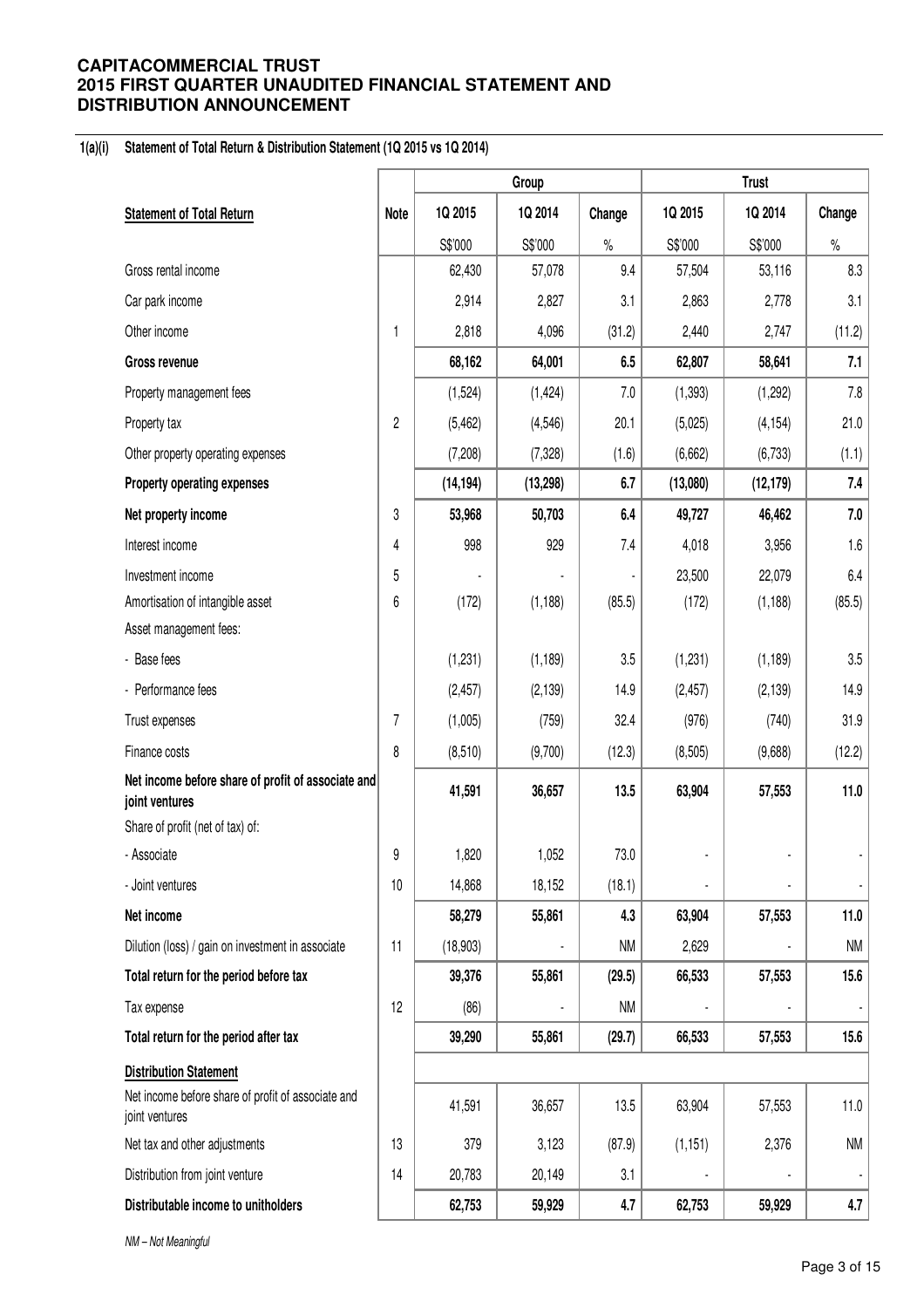### Notes:

- (1) Other income includes the following:
	- (a) Yield stabilization income of S\$0.2 million accrued in 1Q 2015 for Twenty Anson (1Q 2014: S\$1.2 million). Yield stablization sum for 1Q 2015 was lower than 1Q 2014 due to higher gross rental revenue achieved for Twenty Anson. The amount was accrued pursuant to a Deed of Yield Stabilization dated 22 March 2012 in relation to the acquisition of 100% equity interest in FOPL, whereby a yield stabilization sum of S\$17.1 million was provided to achieve a stabilized yield of up to 5.5% per annum of the property purchase value of S\$430.0 million, for a period of 3.5 years from 22 March 2012 and will expire on 21 September 2015. The yield stabilization sum was computed based on a net property yield of 4.0% per annum. As at 31 March 2015, the yield stabilization sum was S\$4.7 million; and
	- (b) Recovery from tenants and licence income. Recovery from tenants was lower in 1Q 2015 compared with 1Q 2014.
- (2) The increase in property tax in 1Q 2015 from 1Q 2014 was primarily due to higher annual values.
- (3) The following items have been included in arriving at net property income:

|         | Group   |        | Trust   |         |        |  |  |
|---------|---------|--------|---------|---------|--------|--|--|
| 1Q 2015 | 1Q 2014 | Change | 1Q 2015 | 1Q 2014 | Change |  |  |
| S\$'000 | S\$'000 | %      | S\$'000 | S\$'000 | $\%$   |  |  |
| 384     | (416)   | ΝM     | 338     | (461)   | NM     |  |  |

Depreciation & amortisation of lease incentives

(4) Interest income includes the following:

|                                                      | Group              |                    |                | <b>Trust</b>       |                    |                |  |
|------------------------------------------------------|--------------------|--------------------|----------------|--------------------|--------------------|----------------|--|
|                                                      | 1Q 2015<br>S\$'000 | 1Q 2014<br>S\$'000 | Change<br>$\%$ | 1Q 2015<br>S\$'000 | 1Q 2014<br>S\$'000 | Change<br>$\%$ |  |
| Interest income from cash balance                    | 115                | 64                 | 79.7           | 96                 | 52                 | 84.6           |  |
| Interest income from shareholder's loan to MSO Trust | 883                | 865                | 2.1            | 883                | 865                | 2.1            |  |
| Interest income from shareholder's loan to FOPL      |                    |                    |                | 3,039              | 3,039              |                |  |
| Total                                                | 998                | 929                | 7.4            | 4,018              | 3,956              | 1.6            |  |

- (5) Investment income for the Trust relates mainly to distributions from RCS Trust and QCT.
- (6) This relates to the amortisation of yield stabilization sum in relation to FOPL. The amount was computed based on 4.0% per annum of the property value of S\$430.0 million less the net property income of existing leases of Twenty Anson.
- (7) Trust expenses were higher in 1Q 2015 as compared to 1Q 2014 due mainly to higher unitholders expenses and higher professional fees incurred.
- (8) Finance costs include the following:

|                                         | Group   |         |        | <b>Trust</b> |         |        |  |
|-----------------------------------------|---------|---------|--------|--------------|---------|--------|--|
|                                         | 1Q 2015 | 1Q 2014 | Change | 1Q 2015      | 1Q 2014 | Change |  |
|                                         | S\$'000 | S\$'000 | $\%$   | S\$'000      | S\$'000 | $\%$   |  |
| Interest cost                           | 7,674   | 7.390   | 3.8    | 7.674        | 7,390   | 3.8    |  |
| Amortisation and transaction costs (8a) | 836     | 2,310   | (63.8) | 831          | 2,298   | (63.8) |  |
| Total                                   | 8,510   | 9,700   | (12.3) | 8,505        | 9,688   | (12.2) |  |

(8a) CB 2015 was cancelled in 4Q 2014 and hence the amortisation and transaction costs in 1Q 2014 was much higher compared with that in 1Q 2015.

(9) Share of profit of associate relates to CCT's 30% share of QCT's results before it was being reclassfied to available-for-sale investment. It was higher in 1Q 2015 versus 1Q 2014 because it had included additional period of share of results before the reclassification to availablefor-sale investment.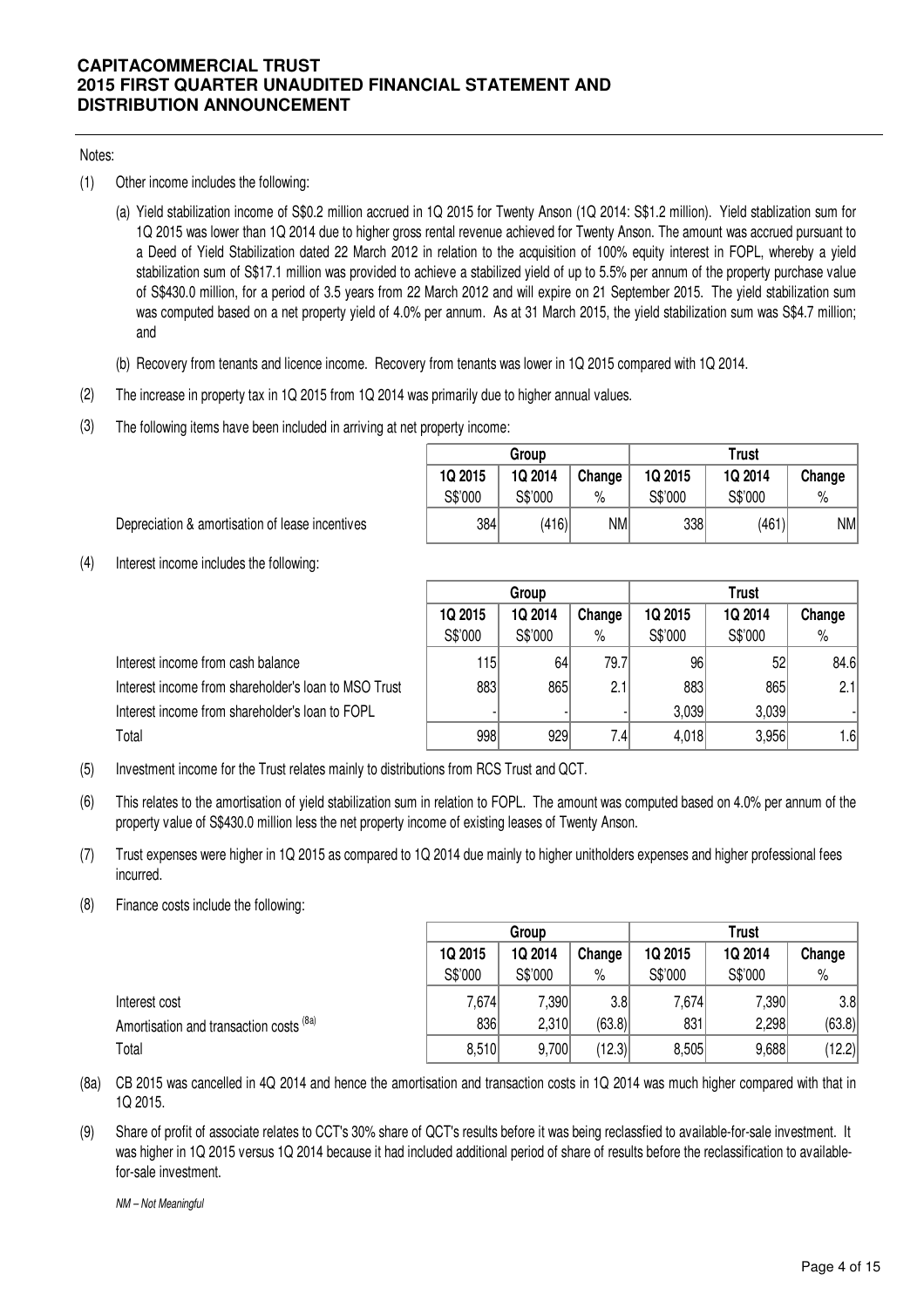(10) Share of profit of joint ventures relates to CCT's 60% interest of RCS Trust and CCT's 40% interest of MSO Trust, which are derived as follows:

|                                       | Group                         |         |        |
|---------------------------------------|-------------------------------|---------|--------|
|                                       | $\frac{1}{2}$ 1Q 2015 $(10a)$ | 1Q 2014 | Change |
|                                       | S\$'000                       | S\$'000 | %      |
| Gross revenue                         | 35,730                        | 34,932  | 2.3    |
| Property operating expenses           | (10, 804)                     | (9,313) | 16.0   |
| Net property income                   | 24,926                        | 25,619  | (2.7)  |
| Finance costs                         | (7,582)                       | (5,086) | 49.1   |
| Others <sup>(10b)</sup>               | (2,476)                       | (2,381) | 4.0    |
| Profit of joint ventures (net of tax) | 14,868                        | 18,152  | (18.1) |

(10a) The increase was mainly due to the commencement of operations of CapitaGreen. Finance costs and most of the property operating expenses were capitalized prior to the issuance of temporary occupation permit to CapitaGreen on 18 December 2014.

- (10b) Includes asset management fees.
- (11) Dilution (loss)/gain on investment in associate relates to the marked-to-market loss on the investment of QCT as an associate, which was reclassified to available-for-sale investment. This loss does not affect distributable income.
- (12) This relates to tax expenses of FOPL.
- (13) Included in net tax and other adjustments are the following:

|                                                | Group          |         |                  | <b>Trust</b> |         |                  |
|------------------------------------------------|----------------|---------|------------------|--------------|---------|------------------|
|                                                | <b>1Q 2015</b> | 1Q 2014 | Change           | 1Q 2015      | 1Q 2014 | Change           |
|                                                | S\$'000        | S\$'000 | $\%$             | S\$'000      | S\$'000 | %                |
| Asset management fee payable in Units          | 950            | 911     | 4.3              | 950          | 911     | 4.3 <sub>l</sub> |
| Trustee's fees                                 | 155            | 151     | 2.6 <sub>1</sub> | 155          | 151     | 2.6 <sub>l</sub> |
| Amortisation and transaction costs (13a)       | 836            | 2,310   | (63.8)           | 831          | 2,298   | (63.8)           |
| Net profits from subsidiaries <sup>(13b)</sup> | (1, 189)       | (917)   | 29.7             |              |         |                  |
| Tax-exempt income retained (13c)               |                |         |                  | (1,689)      | (1,737) | (2.8)            |
| Temporary differences and other adjustments    | (373)          | 668     | NM               | (1,398)      | 753     | NMI              |
| Total                                          | 379            | 3,123   | (87.9)           | (1, 151)     | 2,376   | NM               |

(13a) CB 2015 was cancelled in 4Q 2014 and hence the amortisation and transaction costs in 1Q 2014 was much higher compared with that in 1Q 2015.

(13b) Included in net profits from subsidiaries were mainly profits from FOPL of S\$1.2 million (1Q 2014: S\$0.9 million). Lower profits in 1Q 2014 was due to rental rebates granted to leases that had expired.

(13c) This relates to retention of tax-exempt income from QCT. It has been retained for anticipated capital expenditure and/or distribution to unitholders.

(14) This relates to CCT's 60% interest in RCS Trust's distribution. In 1Q 2015, RCS Trust retained S\$0.9 million (CCT's 60% share) of distributable income (1Q 2014: S\$0.9 million). RCS Trust will release its retained distributable income by the end of financial year 2015.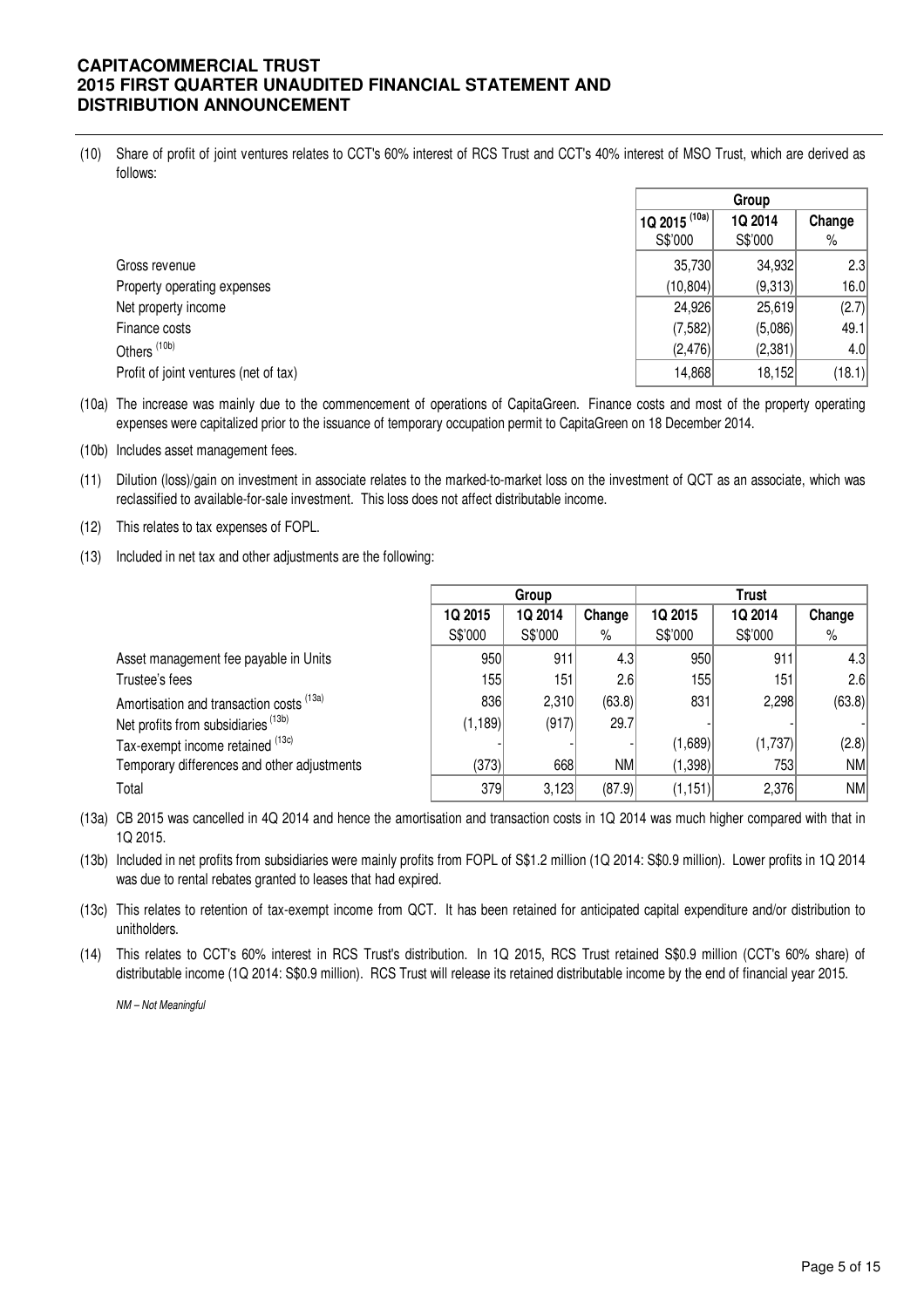### **1(b)(i) Statement of Financial Position as at 31 March 2015 vs 31 December 2014**

|                                          |                | Group       |             |           |             |             |           |
|------------------------------------------|----------------|-------------|-------------|-----------|-------------|-------------|-----------|
|                                          | <b>Note</b>    | 31 Mar 2015 | 31 Dec 2014 | Change    | 31 Mar 2015 | 31 Dec 2014 | Change    |
|                                          |                | S\$'000     | S\$'000     | $\%$      | S\$'000     | S\$'000     | $\%$      |
| Non-current assets                       |                |             |             |           |             |             |           |
| Plant and equipment                      |                | 1,398       | 1,453       | (3.8)     | 1,386       | 1,440       | (3.8)     |
| Investment properties                    | 1              | 4,886,104   | 4,882,400   | 0.1       | 4,454,980   | 4,451,400   | 0.1       |
| Subsidiaries                             | $\overline{c}$ |             |             |           | 435,576     | 435,576     |           |
| Associate                                | 3              |             | 63,899      | <b>NM</b> |             | 51,479      | <b>NM</b> |
| Available-for-sale investment            | 3              | 54,108      |             | <b>NM</b> | 54,108      |             | <b>NM</b> |
| Joint ventures                           | 4              | 1,423,944   | 1,427,895   | (0.3)     | 987,142     | 984,933     | 0.2       |
| Intangible asset                         | 5              | 4,650       | 4,822       | (3.6)     | 4,650       | 4,822       | (3.6)     |
| Financial derivatives                    | 6              | 2,416       | 1,160       | <b>NM</b> | 2,416       | 1,160       | <b>NM</b> |
| <b>Total non-current assets</b>          |                | 6,372,620   | 6,381,629   | (0.1)     | 5,940,258   | 5,930,810   | 0.2       |
| <b>Current assets</b>                    |                |             |             |           |             |             |           |
| Trade and other receivables              |                | 39,432      | 38,345      | 2.8       | 39,592      | 37,576      | 5.4       |
| Cash and cash equivalents                | 7              | 54,927      | 101,085     | (45.7)    | 30,379      | 76,719      | (60.4)    |
| <b>Total current assets</b>              |                | 94,359      | 139,430     | (32.3)    | 69,971      | 114,295     | (38.8)    |
| <b>Total assets</b>                      | 8              | 6,466,979   | 6,521,059   | (0.8)     | 6,010,229   | 6,045,105   | (0.6)     |
| <b>Current liabilities</b>               |                |             |             |           |             |             |           |
| Trade and other payables                 |                | 52,731      | 47,355      | 11.4      | 46,553      | 39,415      | 18.1      |
| Current portion of security deposits     |                | 13,979      | 11,437      | 22.2      | 12,487      | 10,876      | 14.8      |
| Interest-bearing liabilities             | 9              | 200,000     | 270,000     | (25.9)    | 200,000     | 270,000     | (25.9)    |
| Current tax payable                      |                | 89          | 3           | <b>NM</b> |             |             |           |
| <b>Total current liabilities</b>         |                | 266,799     | 328,795     | (18.9)    | 259,040     | 320,291     | (19.1)    |
| <b>Non-current liabilities</b>           |                |             |             |           |             |             |           |
| Non-current portion of security deposits |                | 26,871      | 28,300      | (5.0)     | 23,063      | 23,510      | (1.9)     |
| Interest-bearing liabilities             | 10             | 884,381     | 800,972     | 10.4      | 884,381     | 800,972     | 10.4      |
| Convertible bonds                        | 11             | 169,719     | 169,206     | 0.3       | 169,719     | 169,206     | 0.3       |
| Financial derivatives                    | 12             | 32,579      | 40,298      | (19.2)    | 32,579      | 40,298      | (19.2)    |
| <b>Total non-current liabilities</b>     |                | 1,113,550   | 1,038,776   | 7.2       | 1,109,742   | 1,033,986   | 7.3       |
| <b>Total liabilities</b>                 |                | 1,380,349   | 1,367,571   | 0.9       | 1,368,782   | 1,354,277   | 1.1       |
| Net assets                               |                | 5,086,630   | 5,153,488   | (1.3)     | 4,641,447   | 4,690,828   | (1.1)     |
| Unitholders' funds                       |                | 5,086,630   | 5,153,488   | (1.3)     | 4,641,447   | 4,690,828   | (1.1)     |
| NM - Not Meaningful                      |                |             |             |           |             |             |           |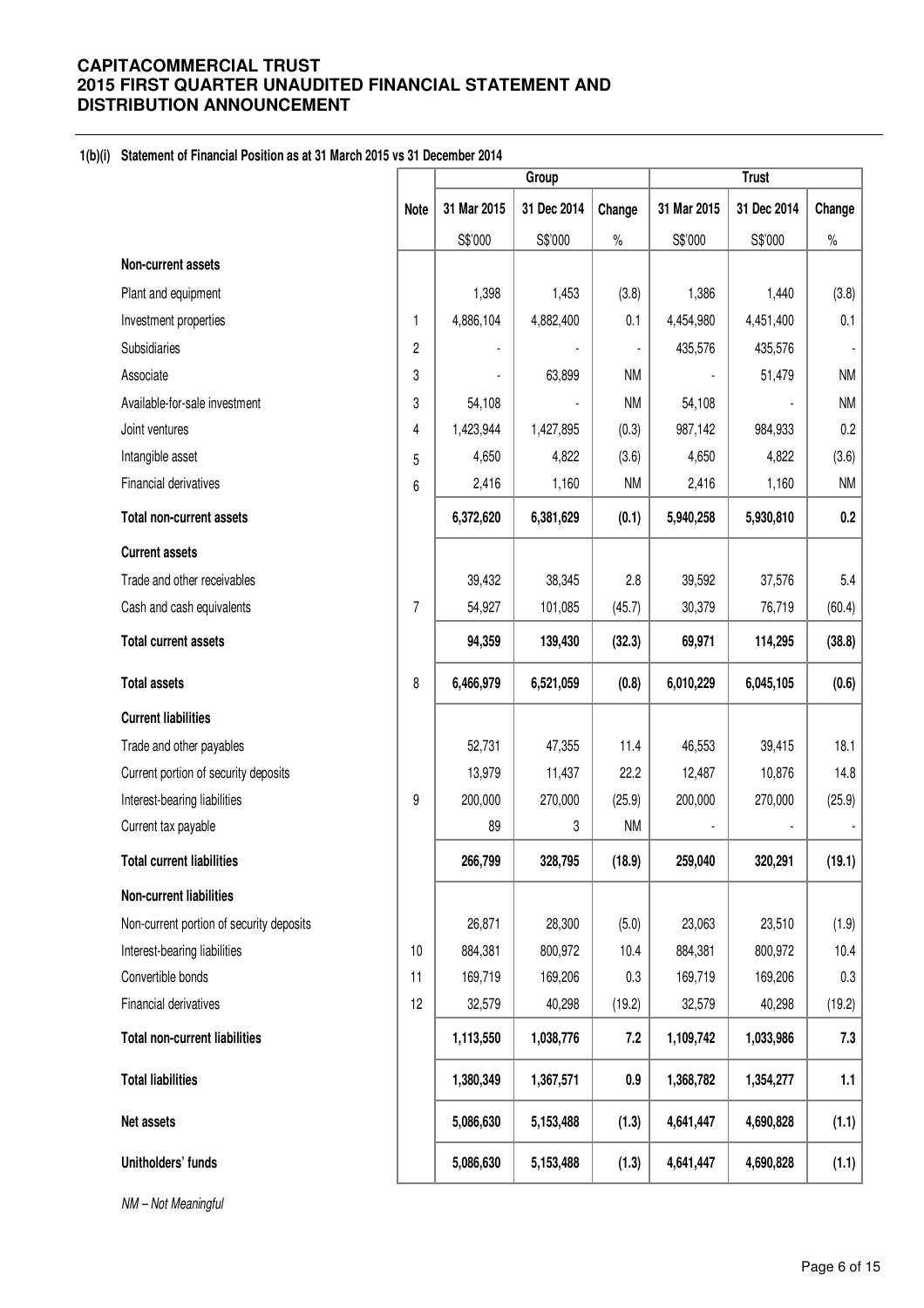#### Notes:

- (1) The marginal increase in the investment properties was mainly due to additional capital expenditure incurred in 1Q 2015.
- (2) This relates to the investments in wholly-owned subsidiaries, CCT MTN Pte. Ltd. of S\$1 and FOPL of S\$435.6 million.
- (3) The investment in QCT is reclassified from being an investment in associate as at 31 December 2014 to available-for-sale investment as at 31 March 2015 (see also page 2).
- (4) This relates to 60% interest in RCS Trust and 40% interest in MSO Trust (including the unitholders' loans to MSO Trust).
- (5) This relates primarily to the unamortised yield stabilization sum receivable by the Group in relation to Twenty Anson. The intangible asset is amortised over the yield stabilization period of 3.5 years commencing on 22 March 2012.
- (6) This relates to the fair value of interest rates swaps.
- (7) The lower cash and cash equivalents as at 31 March 2015 was due to the payment of 2H 2014 distribution in February 2015.
- (8) Total assets were S\$6,467.0 million as at 31 March 2015 (31 December 2014: S\$6,521.1 million). Total deposited property value, including CCT's 60% interest in RCS Trust and 40% interest in MSO Trust as at 31 March 2015 was S\$7,583.1 million (31 December 2014: S\$7,633.6 million). The drop in total assets and deposited property value was primarily due to the dilution loss in relation to CCT's investment in QCT as well as the payment of 2H 2014 distribution in February 2015.
- (9) As at 31 March 2015, this relates to the S\$200.0 million fixed rate note that is maturing in December 2015. CCT has available credit facilities to refinance the fixed rate note. The S\$70.0 million fixed rate note that had matured in February 2015 was refinanced.
- (10) Interest-bearing liabilities under non-current liabilities as at 31 March 2015 comprised of:
	- a) Unsecured fixed rate notes totaling S\$50.0 million and JPY24.9 billion (hedged via cross currency swaps to S\$323.3 million); and
		- b) Unsecured bank borrowings of S\$555.0 million.
- (11) This relates to the liability component of the CB 2017 of S\$175.0 million which was measured at amortised cost.
- (12) This relates to the fair values of cross currency swaps.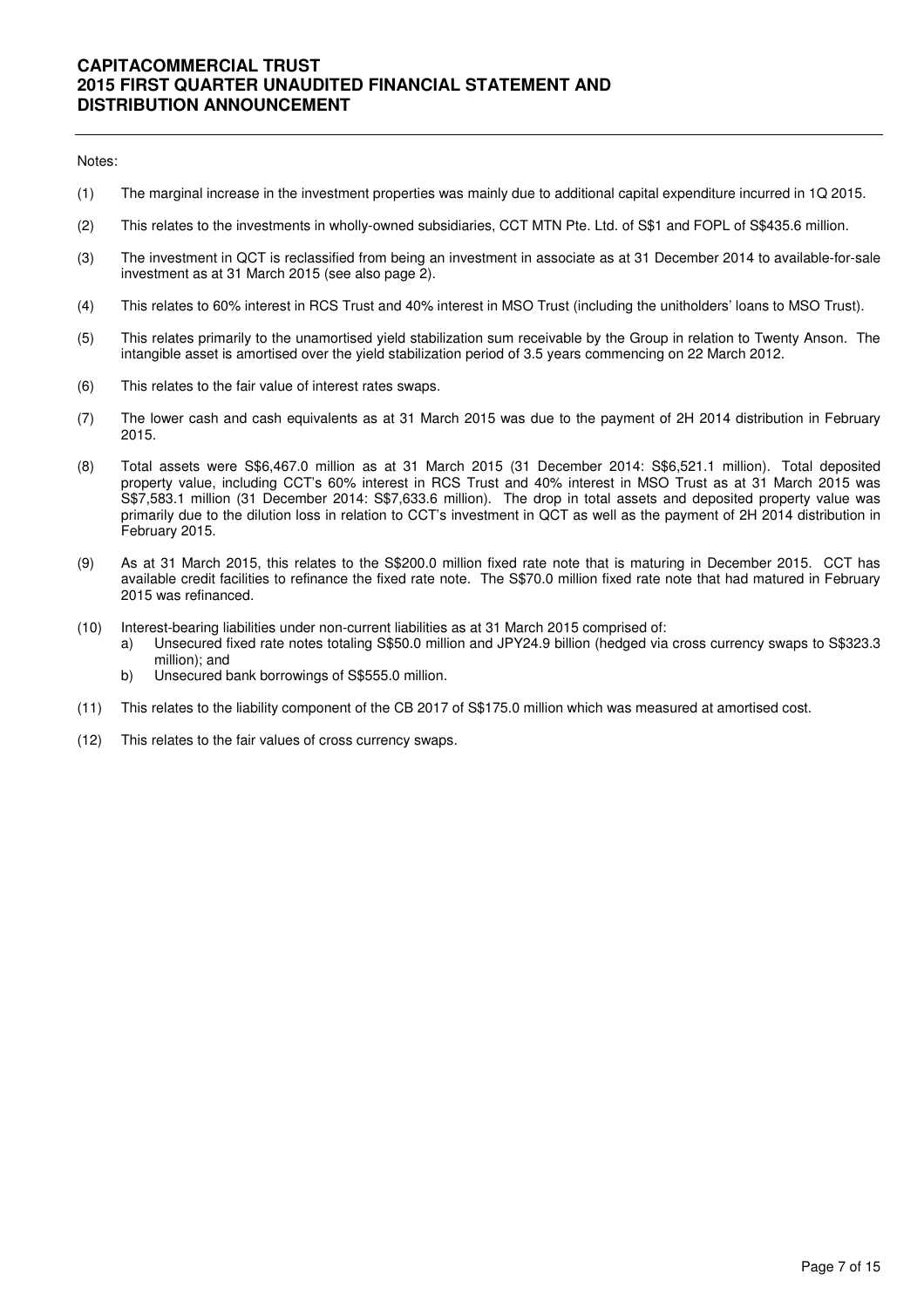#### **1(b)(ii) Aggregate amount of borrowings and debt securities**

|                                                 | Group       |             |        | <b>Trust</b> |             |        |  |
|-------------------------------------------------|-------------|-------------|--------|--------------|-------------|--------|--|
|                                                 | 31 Mar 2015 | 31 Dec 2014 | Change | 31 Mar 2015  | 31 Dec 2014 | Change |  |
|                                                 | S\$'000     | S\$'000     | %      | S\$'000      | S\$'000     | %      |  |
| <b>Unsecured borrowings</b>                     |             |             |        |              |             |        |  |
| Amount repayable after one year                 | 1,059,304   | 975,769     | 8.6    | 1,059,304    | 975,769     | 8.6    |  |
| Less: Unamortised portion of transactions costs | (5,204)     | (5,591)     | (6.9)  | (5,204)      | (5, 591)    | (6.9)  |  |
| Net repayable after one year                    | 1,054,100   | 970,178     | 8.7    | 1,054,100    | 970,178     | 8.7    |  |
| Amount repayable within one year                | 200,000     | 270,000     | (25.9) | 200,000      | 270,000     | (25.9) |  |
| <b>Total unsecured borrowings</b>               | 1,254,100   | 1,240,178   | 1.1    | 1,254,100    | 1,240,178   | 1.1    |  |

NM - Not Meaningful

# **For information only (1)**

CCT's 60% share of RCS Trust's and CCT's 40% share of MSO Trust's aggregate amount of borrowings are as follows:

|                                                 |                        | For information only |        |
|-------------------------------------------------|------------------------|----------------------|--------|
|                                                 | 31 Mar 2015            | 31 Dec 2014          | Change |
|                                                 | <i>S\$'000</i>         | <i>S\$'000</i>       | %      |
| <b>Secured borrowings</b>                       |                        |                      |        |
| Amount repayable after one year                 | 620,400                | 946,000              | (34.4) |
| Less: Unamortised portion of transactions costs | (1,897)                | (3, 477)             | (45.4) |
| Net repayable after one year                    | 618,503                | 942,523              | (34.4) |
| Amount repayable within one year                | 340,000 <sup>(2)</sup> |                      | ΝM     |
| Less: Unamortised portion of transactions costs | (1,041)                | ٠                    | ΝM     |
| Net repayable within one year                   | 338,959                | $\blacksquare$       | NΜ     |
| <b>Total secured borrowings</b>                 | 957,462                | 942,523              | 1.6    |

Notes:

(1) CCT's share in the aggregate borrowings of RCS Trust and MSO Trust are not included under total borrowings in the statement of financial position.

(2) The secured borrowings of S\$340.0 million (CCT's 40.0% share) by MSO Trust is repayable on the earlier of (i) the date of 12 months after the temporary occupation permit (TOP) for CapitaGreen or (ii) 60 months after date of facility agreement. CapitaGreen obtained TOP on 18 December 2014.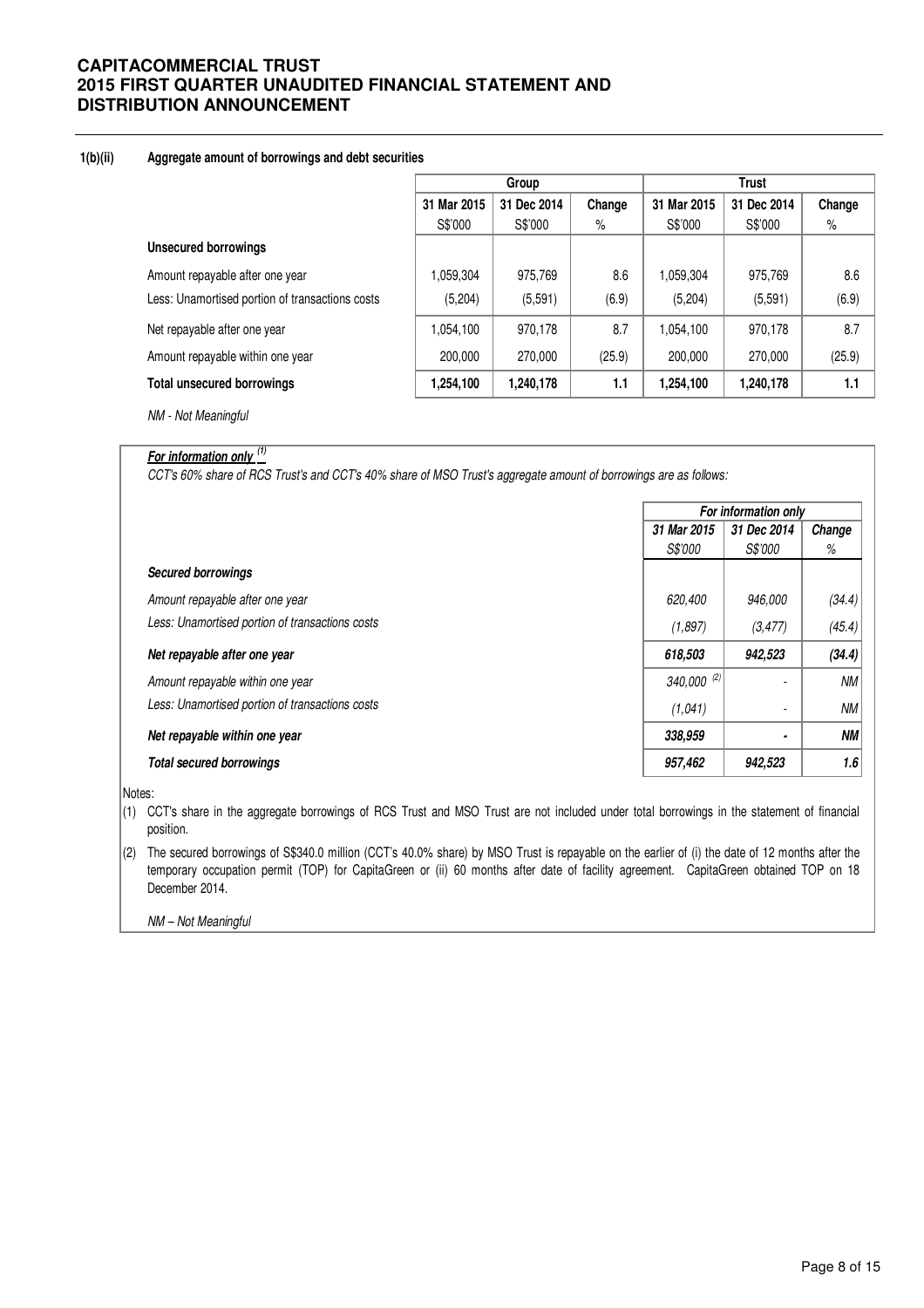#### **1(c)(i) Statement of Cash Flow (1Q 2015 vs 1Q 2014)**

|                                                    |             |            | Group      |
|----------------------------------------------------|-------------|------------|------------|
|                                                    |             | 1Q 2015    | 1Q 2014    |
|                                                    | <b>Note</b> | S\$'000    | S\$'000    |
| <b>Operating activities</b>                        |             |            |            |
| Total return for the period before tax             |             | 39,376     | 55,861     |
| Adjustments for:                                   |             |            |            |
| Share of profit of associate and joint ventures    |             | (16, 688)  | (19, 204)  |
| Amortisation of lease incentives                   |             | 311        | (537)      |
| Amortisation of intangible asset                   |             | 172        | 1,188      |
| Depreciation of plant and equipment                |             | 73         | 77         |
| Finance costs                                      |             | 8,510      | 9,700      |
| Interest income                                    |             | (998)      | (929)      |
| Asset management fees paid and payable in Units    |             | 950        | 911        |
| Dilution loss on investment in associate           |             | 18,903     |            |
| Foreign exchange loss                              |             | 268        | 189        |
| Operating income before working capital changes    |             | 50,877     | 47,256     |
| Changes in working capital                         |             |            |            |
| Trade and other receivables                        |             | (854)      | 501        |
| Trade and other payables                           |             | 1,004      | (1,809)    |
| Security deposits                                  |             | 1,115      | 1,708      |
| Cash generated from operating activities           |             | 52,142     | 47,656     |
| Income tax paid                                    |             |            | (1)        |
| Net cash from operating activities                 |             | 52,142     | 47,655     |
| <b>Investing activities</b>                        |             |            |            |
| Capital expenditure on investment properties       |             | (6,618)    | (5,330)    |
| Purchase of plant and equipment                    |             | (71)       | (32)       |
| Distributions from associate and joint venture     |             | 23,595     | 23,071     |
| Interest income received                           |             | 90         | 64         |
| Net cash from investing activities                 |             | 16,996     | 17,773     |
| <b>Financing activities</b>                        |             |            |            |
| Interest paid                                      |             | (7, 178)   | (6,003)    |
| Payment of transaction costs related to borrowings |             |            | (12)       |
| Distribution to unitholders                        |             | (118, 118) | (112, 949) |
| Repayment of interest-bearing liabilities          | 1           | (90,000)   |            |
| Proceeds from interest-bearing liabilities         | 2           | 100,000    | 30,000     |
| Net cash used in financing activities              |             | (115, 296) | (88, 964)  |
| Net decrease in cash and cash equivalents          |             | (46, 158)  | (23, 536)  |
| Cash and cash equivalents at beginning of period   |             | 101,085    | 84,064     |
| Cash and cash equivalents at end of period         |             | 54,927     | 60,528     |

Notes:

- (1) This relates to the repayment of CCT's S\$70.0 million fixed rate note and S\$20.0 million bank borrowings.
- (2) This relates to the CCT's issuance of JPY8.6 billion floating rate note due 2023 pursuant to the S\$2.0 billion Multicurrency Medium Term Note Programme. The JPY8.6 billion proceeds have been hedged via cross currency interest rate swap to notional principal amount of S\$100.0 million at fixed interest rate of 3.05% per annum.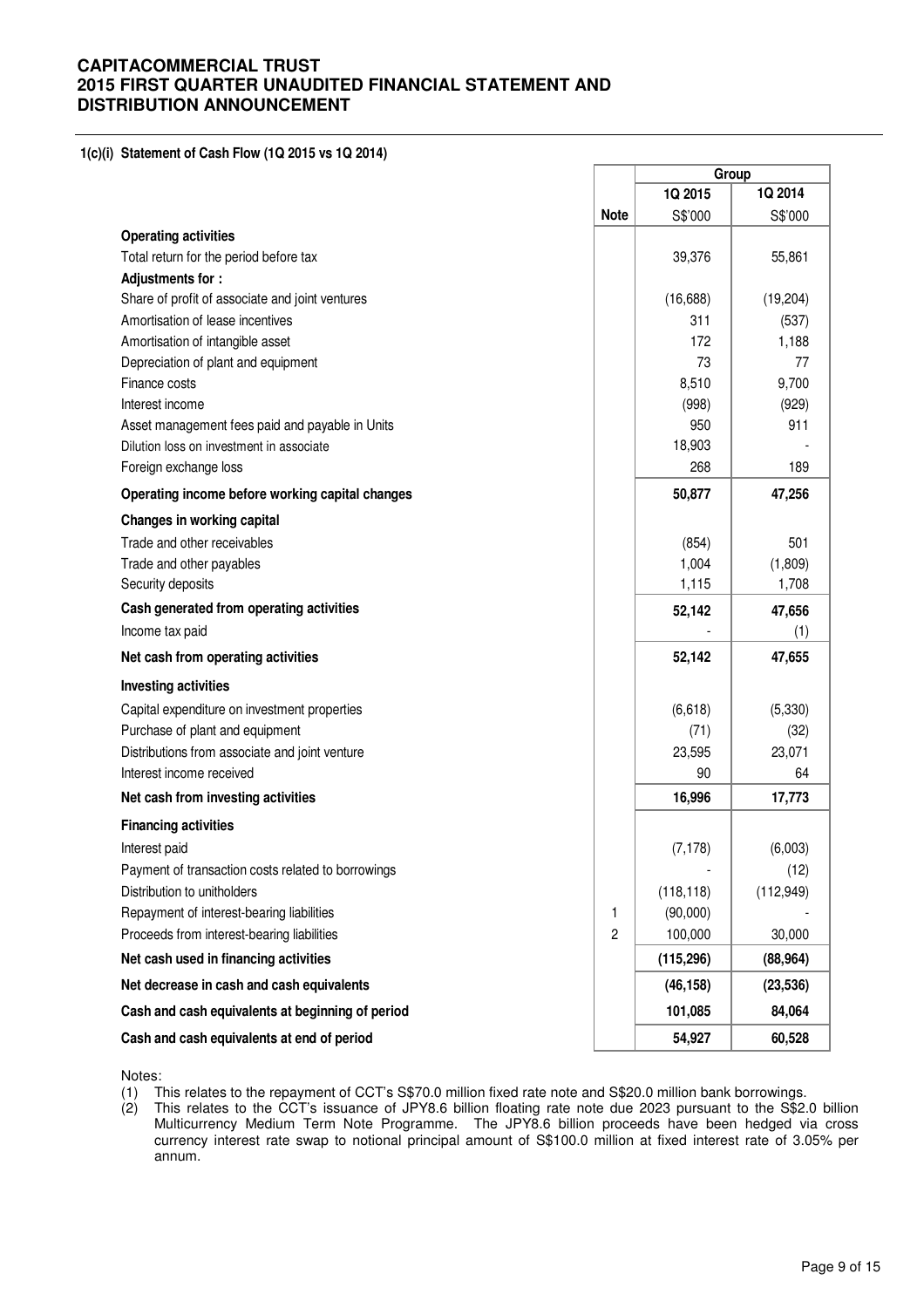#### **1(d)(i) Statement of movement in unitholders' funds (1Q 2015 vs 1Q 2014)**

|                                                                                |             | Group      |            | <b>Trust</b> |            |  |
|--------------------------------------------------------------------------------|-------------|------------|------------|--------------|------------|--|
|                                                                                | <b>Note</b> | 1Q 2015    | 1Q 2014    | 1Q 2015      | 1Q 2014    |  |
|                                                                                |             | S\$'000    | S\$'000    | S\$'000      | S\$'000    |  |
| Net assets at beginning of period                                              |             | 5,153,488  | 4,912,713  | 4,690,828    | 4,582,357  |  |
| <b>Operations</b>                                                              |             |            |            |              |            |  |
| Total return for the period                                                    |             | 39,290     | 55,861     | 66,533       | 57,553     |  |
| Unitholders' transactions                                                      |             |            |            |              |            |  |
| Creation of units:                                                             |             |            |            |              |            |  |
| - Units issued in respect of RCS Trust's asset management fees                 |             | 2,208      | 2,150      | 2,208        | 2,150      |  |
| - Asset management fee paid in Units                                           |             | 926        | 875        | 926          | 875        |  |
| Distributions to unitholders                                                   |             | (124, 862) | (118, 893) | (124, 862)   | (118, 893) |  |
| Net decrease in net assets resulting from unitholders'<br>transactions         |             | (121, 728) | (115, 868) | (121, 728)   | (115, 868) |  |
| <b>Movement in reserves</b>                                                    |             |            |            |              |            |  |
| Foreign currency translation reserves                                          | 1           | 10,010     | (486)      |              |            |  |
| Hedging reserves                                                               | 2           | 5,570      | 55         | 5,814        | (43)       |  |
| Net increase / (decrease) in net assets resulting from movement in<br>reserves |             | 15,580     | (431)      | 5,814        | (43)       |  |
| Net decrease in net assets                                                     |             | (66, 858)  | (60, 438)  | (49, 381)    | (58, 358)  |  |
| Net assets at end of period                                                    |             | 5,086,630  | 4,852,275  | 4,641,447    | 4,523,999  |  |

Notes**:** 

- (1) For 1Q 2015, it relates to the amount reclassified to the statement of total return on the derecognition of QCT as an associate.
- (2) The movement in hedging reserves for the Trust relates to the fair value changes of the cross currency and interest rate swaps and the revaluation of JPY notes. Included in movement for the Group was the Group's 40% share of MSO Trust's movement in hedging reserves.

### **Convertible Bonds**

CCT has the following Convertible Bonds outstanding as at 31 March 2015:

| <b>Principal Amount Outstanding</b> | <b>Maturity Date</b> | <b>Conversion Price</b><br>per Unit as at<br>31 March 2015 |  |
|-------------------------------------|----------------------|------------------------------------------------------------|--|
| <b>ICB 2017</b>                     |                      |                                                            |  |
| S\$175.0 million 2.5 per cent.      | 12 September 2017    | 1.5409                                                     |  |

Assuming all the CB 2017 are fully converted based on the conversion price, the number of new units to be issued would be 113,569,991, representing 3.9% of the total number of CCT units in issue as at 31 March 2015 (2,946,694,080 Units). In comparison, this was against 269,831,110 Units (outstanding principal amount of S\$190.3 million of CB 2015 at the conversion price of \$1.1926 per unit and outstanding principal amount of S\$175.0 million of CB 2017 at the conversion price of S\$1.5865 as at 31 March 2014), representing 9.4% of the total number of CCT units in issue as at 31 March 2014 (2,880,900,252 Units).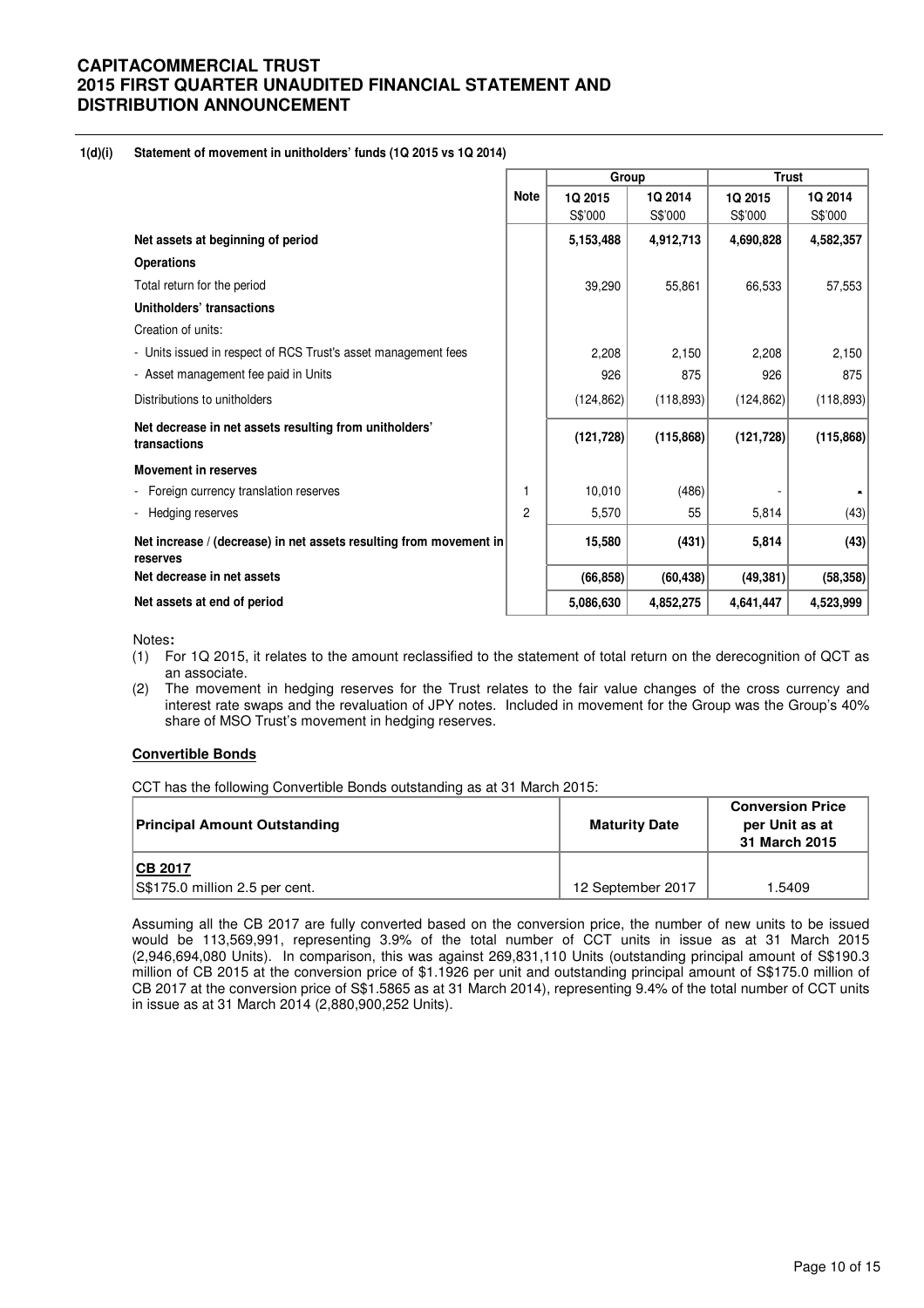### **1(e)(i) Details of any change in the units (1Q 2015 vs 1Q 2014)**

|                                                                                                  | <b>Group and Trust</b>  |                  |  |
|--------------------------------------------------------------------------------------------------|-------------------------|------------------|--|
|                                                                                                  | <b>1Q 2015</b><br>Units | 1Q 2014<br>Units |  |
| Units in issue as at beginning of period                                                         | 2,944,849,310           | 2,878,774,346    |  |
| Issue of new Units:<br>- in settlement of the asset management fee in relation to RCS Trust      | 1,299,818               | 1,510,932        |  |
| - in settlement of the asset management fees in relation<br>to Wilkie Edge and One George Street | 544.952                 | 614,974          |  |
| Units in issue as at end of period                                                               | 2,946,694,080           | 2,880,900,252    |  |

- **2 Whether the figures have been audited or reviewed, and in accordance with which auditing standard or practice**  The figures have not been audited nor reviewed by our auditors.
- **3 Where the figures have been audited or reviewed, the auditors' report (including any qualifications or emphasis of matter)**

Not applicable.

**4 Whether the same accounting policies and methods of computation as in the issuer's most recent audited annual financial statements have been applied** 

The accounting policies and methods of computation applied in the financial statements for the current reporting period are consistent with the audited financial statements for the year ended 31 December 2014.

**5 If there are any changes in the accounting policies and methods of computation, including any required by an accounting standard, what has changed, as well as the reasons for, and the effect of, the change**

Nil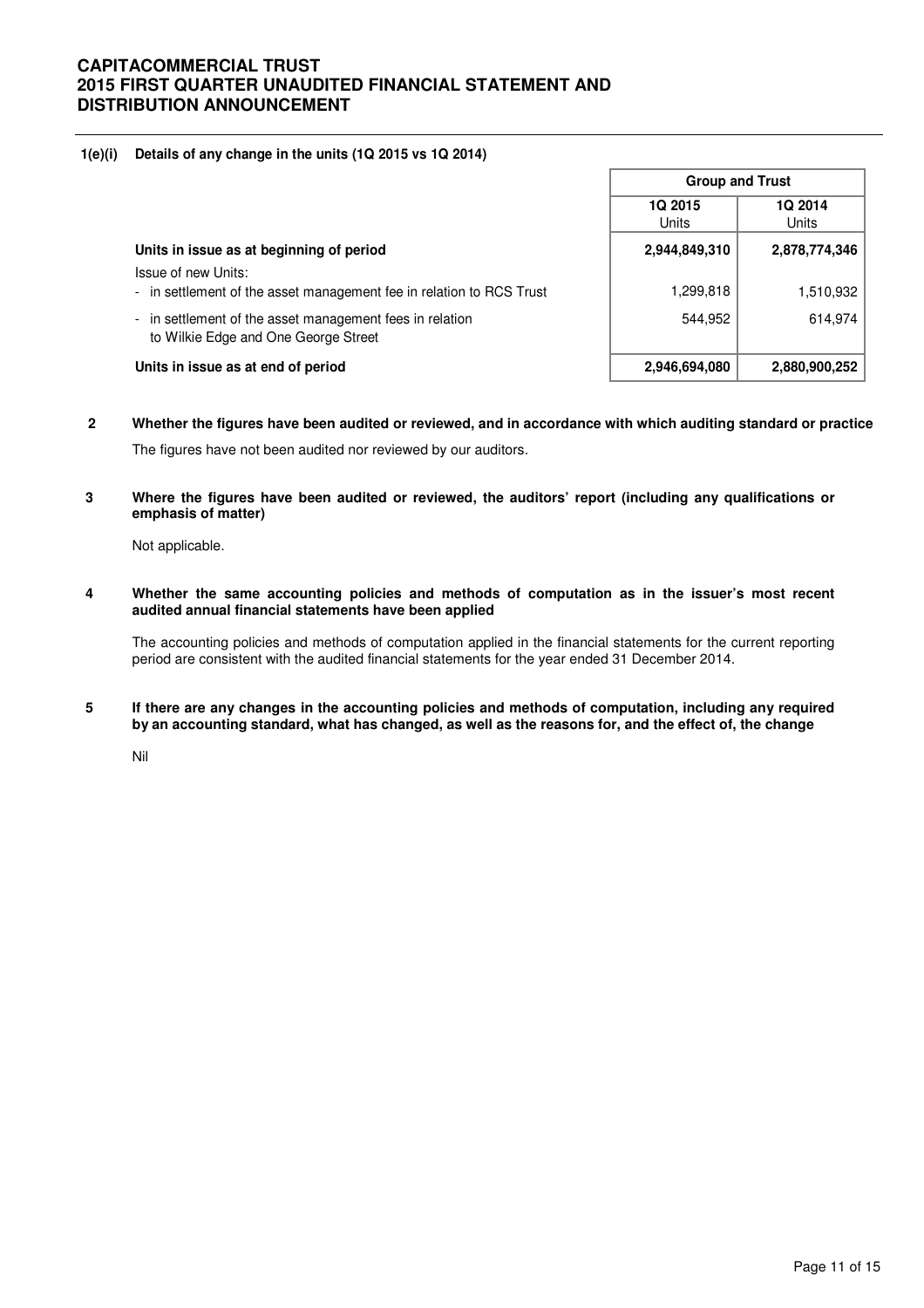### **6 Earnings per unit ("EPU") and distribution per unit ("DPU") for the financial period**

### **EPU (1Q 2015 vs 1Q 2014)**

|                                                                              |                | Group          |               |                | <b>Trust</b>    |  |
|------------------------------------------------------------------------------|----------------|----------------|---------------|----------------|-----------------|--|
|                                                                              | <b>Note</b>    | <b>1Q 2015</b> | 1Q 2014       | <b>1Q 2015</b> | <b>1Q 2014</b>  |  |
| <b>Basic EPU</b>                                                             |                |                |               |                |                 |  |
| Weighted average number of Units in issue                                    |                | 2,946,017,664  | 2,880,097,132 | 2,946,017,664  | 2,880,097,132   |  |
| Based on weighted average number of Units<br>in issue                        |                | 1.33c          | 1.94¢l        | 2.26c          | $2.00 \text{C}$ |  |
| <b>Diluted EPU</b><br>Weighted average number of Units in issue<br>(diluted) |                | 3,059,587,655  | 3,149,928,242 | 3,059,587,655  | 3,149,928,242   |  |
| Based on weighted average number of Units<br>in issue (diluted)              | $\overline{2}$ | 1.33c          | 1.90c         | 2.22c          | 1.95c           |  |

Notes:

- (1) In computing the basic EPU, total return for the period after tax and the weighted average number of Units outstanding during the period were used.
- (2) In computing the diluted EPU, the total return for the period after tax and the weighted average number of Units outstanding during the period were adjusted for the effects of all dilutive potential Units arising from the assumed conversion of the outstanding convertible bonds to Units.

### **Distribution per unit ("DPU")**

In computing 1Q 2015 DPU, the number of Units as at 31 March 2015 was used for the computation. For 1Q 2014, DPU was computed based on the number of units as at books closure date on 29 July 2014

|                          | <b>1Q 2015</b>    | <b>1Q 2014</b>    |
|--------------------------|-------------------|-------------------|
| Number of Units in issue | 2,946,694,080     | 2,934,542,512     |
| DPU for period           | 2.12 <sub>c</sub> | 2.04 <sub>c</sub> |

Notes:

**7**

- (1) The estimated DPU for 1Q 2015 was computed on the basis that none of the CB 2017 is converted into Units. Accordingly, the actual quantum of DPU may differ if the CB 2017 is converted into Units.
- (2) DPU for 1Q 2014 was adjusted subsequent to 31 March 2014 from 2.08 cents to 2.04 cents taking into account the conversion of S\$61.5 million of CB 2015 into 51.6 million Units.

### **Net asset value ("NAV") per Unit based on Units in issue at the end of the period**

|                                                                              |      | Group         |               | Trust         |               |
|------------------------------------------------------------------------------|------|---------------|---------------|---------------|---------------|
|                                                                              | Note | 31 Mar 2015   | 31 Dec 2014   | 31 Mar 2015   | 31 Dec 2014   |
| Number of Units in issue at end of the period                                |      | 2,946,694,080 | 2,944,849,310 | 2,946,694,080 | 2,944,849,310 |
| NAV (S\$'000)                                                                |      | 5,086,630     | 5,153,488     | 4,641,447     | 4,690,828     |
| NAV per Unit                                                                 |      | \$1.73        | \$1.75        | \$1.58        | \$1.59        |
| Adjusted NAV per Unit (excluding the distributable<br>income to unitholders) |      | \$1.70        | \$1.71        | \$1.55        | \$1.55        |

#### Note:

(1) NAV per Unit was computed based on net asset value over the number of Units in issue as at end of the period.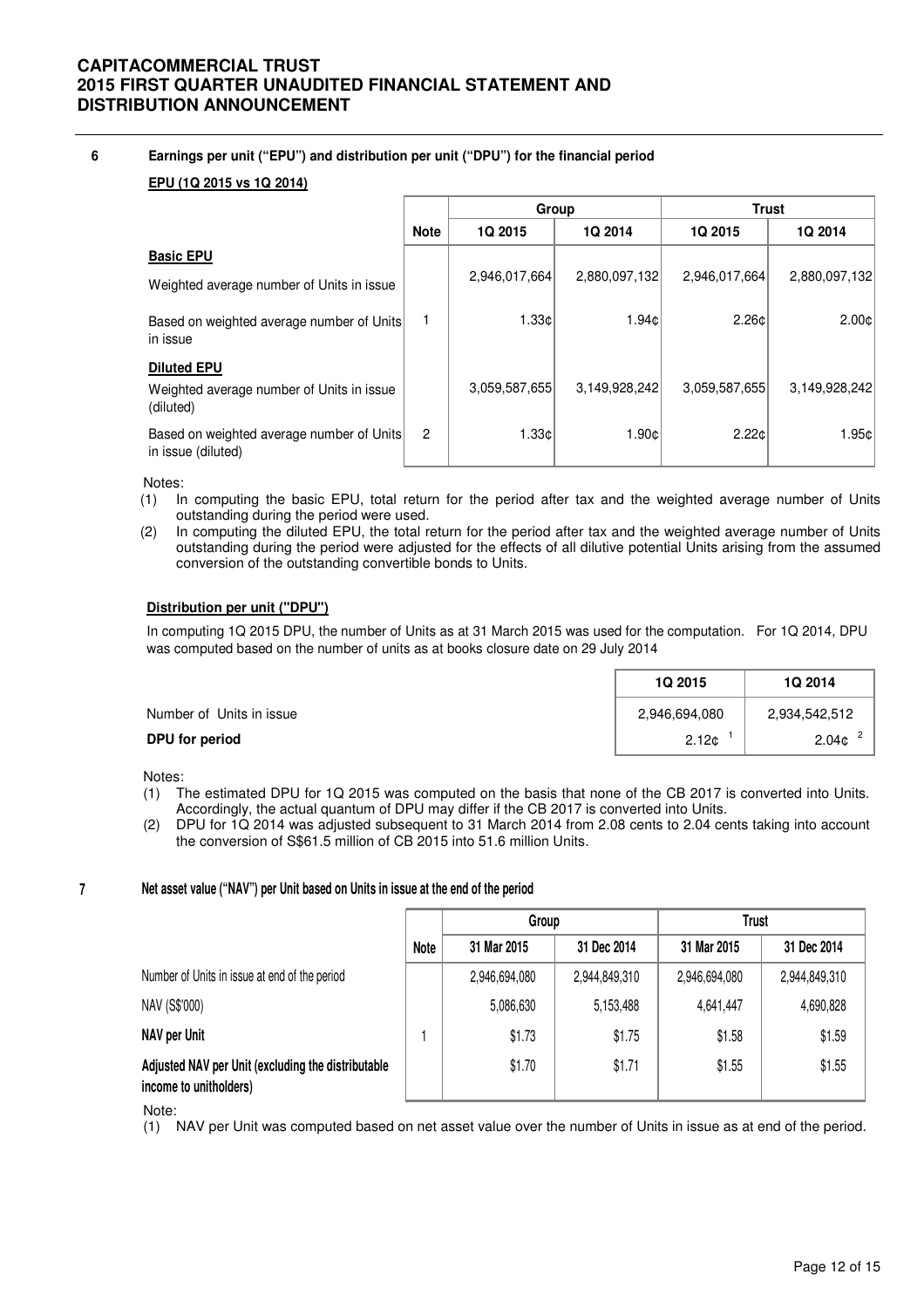**8 Review of the performance**

|                                                                   | Group     |                   |           |
|-------------------------------------------------------------------|-----------|-------------------|-----------|
| <b>Statement of Total Return</b>                                  | 1Q 2015   | 1Q 2014           | Change    |
|                                                                   | S\$'000   | S\$'000           | $\%$      |
| Gross revenue                                                     | 68,162    | 64,001            | 6.5       |
| Property operating expenses                                       | (14, 194) | (13,298)          | 6.7       |
| Net property income                                               | 53,968    | 50,703            | 6.4       |
| Interest income                                                   | 998       | 929               | 7.4       |
| Amortisation of intangible asset                                  | (172)     | (1, 188)          | (85.5)    |
| Asset management fees:                                            |           |                   |           |
| - Base fees                                                       | (1,231)   | (1, 189)          | 3.5       |
| - Performance fees                                                | (2, 457)  | (2, 139)          | 14.9      |
| Trust expenses                                                    | (1,005)   | (759)             | 32.4      |
| Finance costs                                                     | (8,510)   | (9,700)           | (12.3)    |
| Net income before share of profit of associate and joint ventures | 41,591    | 36,657            | 13.5      |
| Share of profit (net of tax) of:                                  |           |                   |           |
| - Associate                                                       | 1,820     | 1,052             | 73.0      |
| - Joint ventures                                                  | 14,868    | 18,152            | (18.1)    |
| Net income                                                        | 58,279    | 55,861            | 4.3       |
| Dilution loss on investment in associate                          | (18,903)  |                   | <b>NM</b> |
| Total return for the period before tax                            | 39,376    | 55,861            | (29.5)    |
| Tax expense                                                       | (86)      |                   | <b>NM</b> |
| Total return for the period after tax                             | 39,290    | 55,861            | (29.7)    |
| <b>Distribution Statement</b>                                     |           |                   |           |
| Net income before share of profit of associate and joint ventures | 41,591    | 36,657            | 13.5      |
| Net tax and other adjustments                                     | 379       | 3,123             | (87.9)    |
| Distribution from joint venture                                   | 20,783    | 20,149            | 3.1       |
| Distributable income to unitholders                               | 62,753    | 59,929            | 4.7       |
| DPU for the period                                                | 2.12¢     | 2.04 <sub>¢</sub> | 3.9       |
| Annualised                                                        | 8.60¢     | $8.27$ ¢          | 4.0       |
| NM – Not Meaningful                                               |           |                   |           |

**Review of CCT Group's performance 1Q 2015 vs 1Q 2014** 

- a) Gross revenue of S\$68.2 million in 1Q 2015 was higher than that in 1Q 2014 by S\$4.2 million or 6.5%. The increase in revenue was due to positive rent reversions and/or occupancies of CCT properties.
- b) Property operating expenses for 1Q 2015 of S\$14.2 million were higher than that of 1Q 2014 by S\$0.9 million or 6.7% due mainly to higher property tax.
- c) Amortisation expense relates to the amortisation of intangible asset (refer to note 5 of  $1(b)(i)$ ). The amount for 1Q 2015 of S\$0.2 million was lower than that of 1Q 2014 due to lower yield stabilization required. Amortization expense does not affect distributable income.
- d) Trust expenses in 1Q 2015 of S\$1.0 million were higher than 1Q 2014 by S\$0.2 million or 32.4% due mainly to higher unitholders expenses and higher professional fees incurred.
- e) Finance costs of S\$8.5 million for 1Q 2015 were S\$1.2 million or 12.3% lower compared with 1Q 2014, due mainly to lower amortisation and transaction costs.
- f) Share of profit of joint ventures relates to 60% share of results of RCS Trust and 40% share of results of MSO Trust. The drop was mainly due to the operational expenses and finance costs of MSO Trust as these expenses were largely capitalized prior to CapitaGreen's TOP on 18 December 2014.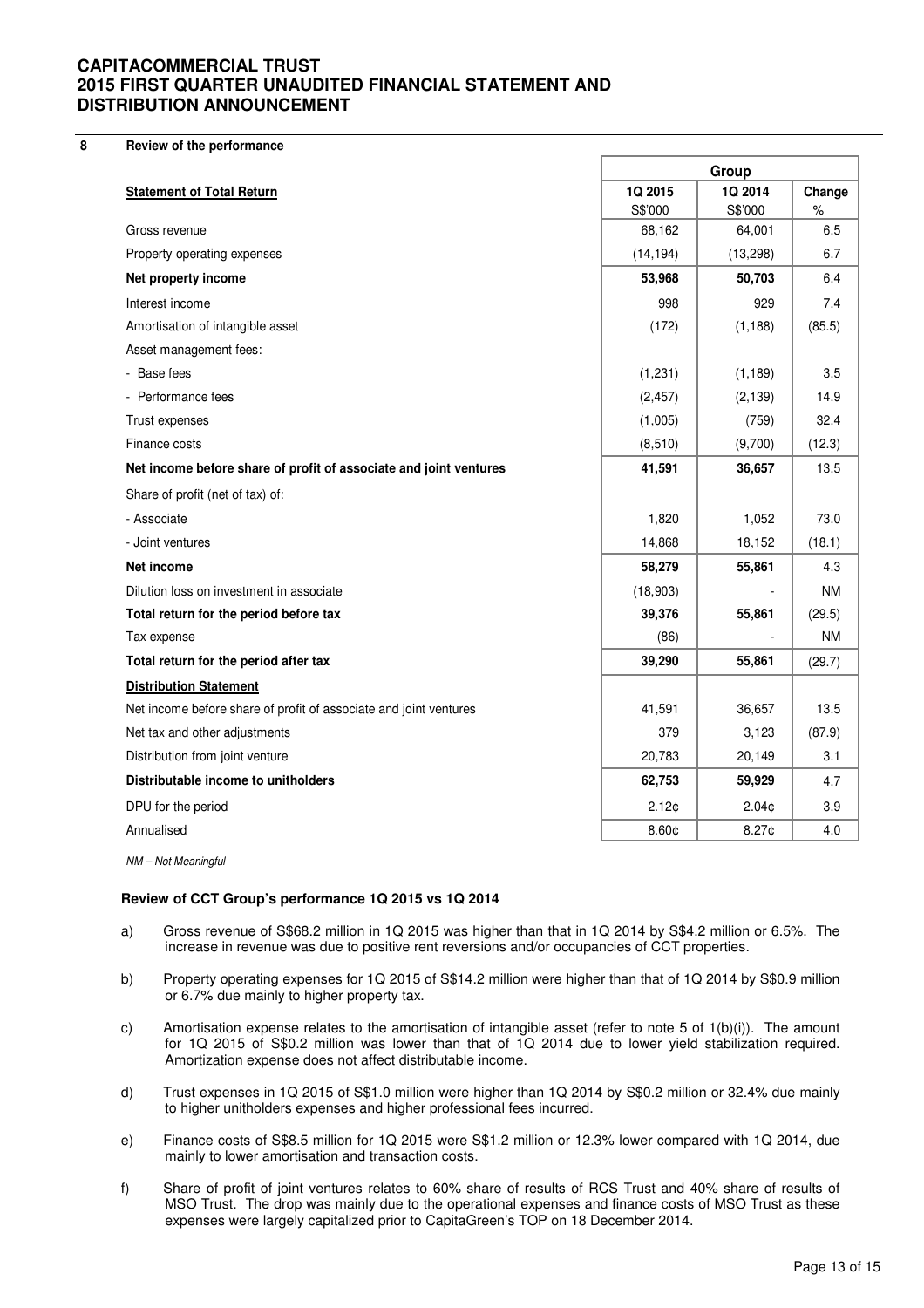- g) Dilution loss on investment in associate relates to the loss recognized when CCT Group's investment in QCT was reclassified from investment in associate to an available-for-sale investment, which was marked-tomarket. This loss does not have any impact on CCT Group's distributable income or distribution per unit, but reduces its adjusted net asset value per unit by about S\$0.01.
- The distributable income to unitholders in 1Q 2015 of S\$62.7 million was 4.7% higher than 1Q 2014 of S\$59.9 million mainly due to higher net property income from CCT Group and higher distributable income from RCS Trust.

#### **9 Variance from Previous Forecast / Prospect Statement**

CCT has not disclosed any forecast to the market.

#### **10 Commentary on the competitive conditions of the industry in which the group operates and any known factors or events that may affect the group in the next reporting period and the next 12 months**

Singapore's GDP growth is projected to be in the range of  $2 - 4\%$  in 2015, supported by improving external economic environment which should support trade-related sectors, while domestic demand remains resilient, despite ongoing supply-side constraints<sup>(1).</sup>

 CCT's portfolio continued to enjoy positive rent revisions and improved occupancies for most of its buildings. CapitaGreen, the new Grade A office building at 138 Market Street that the Trust developed jointly with CapitaLand and Mitsubishi Estate Asia, continued its positive leasing momentum in 1Q 2015. As at 21 April 2015, CapitaGreen has secured leases for 536,500 square feet or 76.4% of its net lettable area. CapitaGreen's committed tenants are predominantly from the Insurance, Banking and Financial Services sectors. A few tenants have commenced operations in the building, while the majority is expected to move in progressively in the second half of 2015. CapitaGreen's contribution to CCT's distributable income is expected to commence in 2016.

 CCT's portfolio committed occupancy including CapitaGreen is 97.0% which is above the market occupancy rate of 96.1%<sup>(2)</sup> as at 31 March 2015. Excluding CapitaGreen, CCT's Grade A properties achieved full committed occupancy as at end-March 2015.

 The monthly average office portfolio gross rent grew 2.0% over the quarter from S\$8.61 per square foot at end December 2014 to S\$8.78 per square foot at end March 2015. Positive rent reversions and higher occupancies resulted in higher gross revenue in 1Q 2015 versus 1Q 2014, and hence higher net property income. In addition, more distributable income from RCS Trust also contributed to the increase in distributable income for CCT Group.

 In 1Q 2015, CCT issued JPY8.6 billion floating rate notes due 17 February 2023. The amount was swapped to equivalent of S\$100.0 million at a fixed rate of 3.05% per annum. The proceeds were used to refinance the S\$70.0 million medium term note due February 2015 and also for the general working capital of CCT. The average cost of debt for the portfolio remained unchanged year-on-year at 2.4%. CCT's gearing also remained low at 29.9%, and 83% of CCT's debt was on fixed interest rate.

#### **Outlook**

Based on industry date from CBRE, Singapore's Core CBD occupancy rose slightly from 95.7% in 4Q 2014 to 96.1% in 1Q 2015. Average monthly Grade A office market rent increased by 1.8% from S\$11.20 per square foot as at 4Q 2014 to S\$11.40 per square foot as at 1Q 2015. While limited new office supply in 2015 may still result in rental growth this year, the growth may be moderated by the expected large future supply due to be completed from 2Q 2016 onwards.

As at 21 April 2015, CapitaGreen's leasing commitment stands at 76.4% and Management targets to achieve full occupancy by end 2015.

As at 31 March 2015, the remaining amount of retained tax-exempt income of QCT was S\$12.2 million. The Manager will evaluate various options for the utilization of this amount, including future distributions to unitholders.

Notes:

(2) Source: CBRE Pte. Ltd.

<sup>(1)</sup> Source: Monetary Authority of Singapore website on "Recent Economic Developments in Singapore"